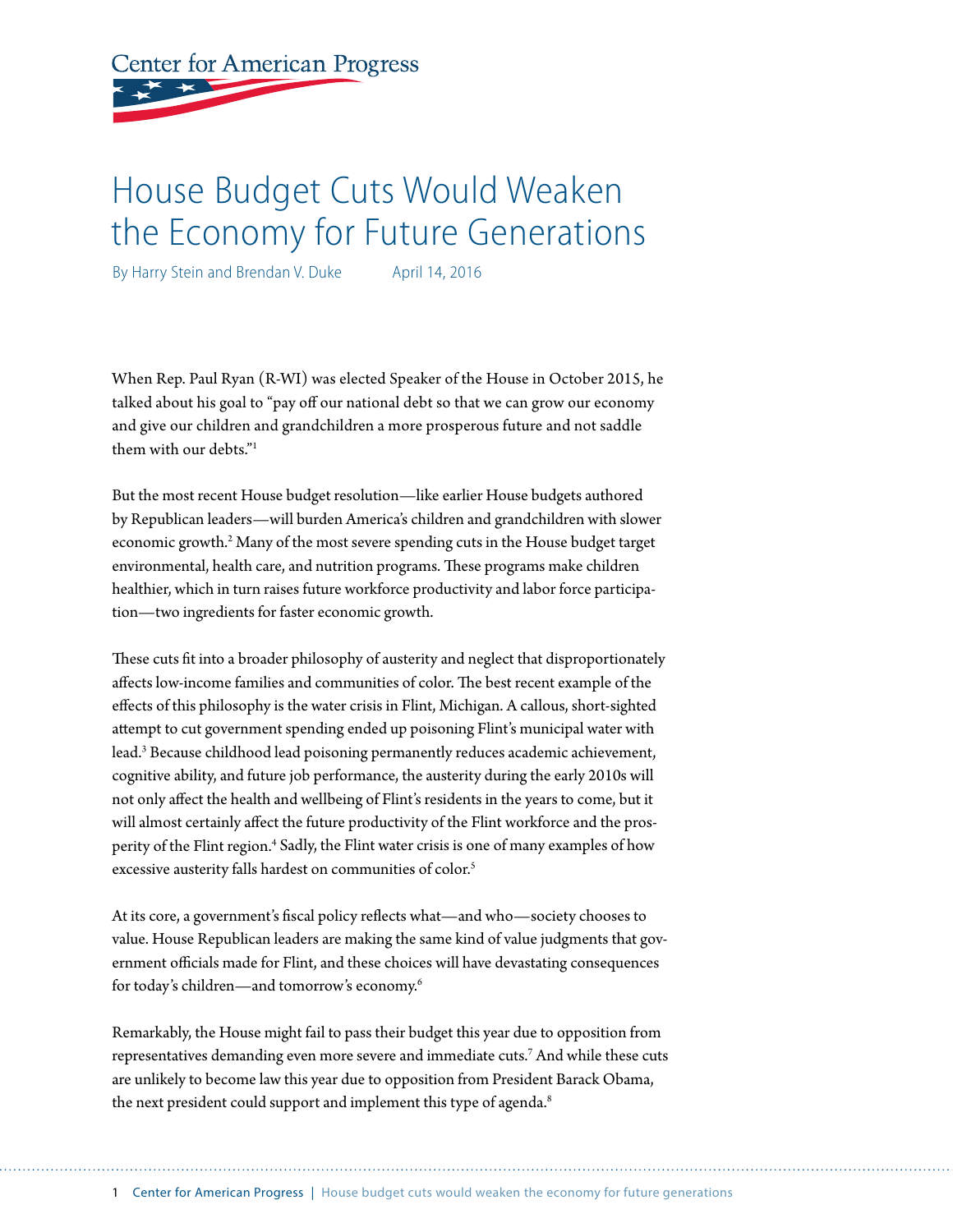This brief reviews the research on the importance of health at birth as it relates to future economic outcomes and explains why childhood health is vital for a strong economy. The brief then discusses the importance of environment, health care, and nutrition programs, and examines how the cuts in the House budget would undermine childhood health and the economy.

Some of the most important programs for childhood health are often seen only as consumption, government spending, or regulation—as opposed to investments in the nation's future. A pro-growth budget would recognize that causing permanent damage to a generation of children is detrimental for the future economy and that investing in healthier children yields substantial economic benefits in the long term.

# Health at birth

Increasingly, economists are finding that a child's health at birth can have a strong causal impact on how productive a worker he or she becomes as an adult and whether he or she joins the labor force at all.

One common measure of newborn health—children's weight at birth—is highly correlated with test scores. Several studies find a causal relationship between low birth weights and future outcomes by comparing siblings and even twins—finding that children with lower birth weights complete less school; have worse test scores; are more likely to use disability programs; and end up earning lower wages than children with higher birth weights.<sup>9</sup> One study based on twin data suggests that a 10 percent increase in birth weight raises full-time earnings by about 1 percent, making it about as valuable on the labor market as an additional quarter year of education.<sup>10</sup> Another twin studywhich found that higher birth weights raise children's test scores—implies that threequarters of the increase in earnings is explained by increases in cognitive skills.<sup>11</sup>

The mortality rate is obviously another important measure of children's health. A high mortality rate reflects negatively on the health of the overall population—including survivors—since it indicates poor overall conditions. This importance is dramatically illustrated by research showing that the narrowing of the black-white test score gap during the 1980s is best correlated with the decline in the mortality rate for black children as a result of the Civil Rights movement—specifically the integration of hospitals during the 1960s.<sup>12</sup> The Civil Rights Act of 1964 and the Medicare Act of 1965 increased access to hospitals for black people living in the South and reduced deaths from pneumonia and diarrhea—both easily treated with adequate medical care—among young black children.13 Researchers used this reduction in the post-neonatal mortality rate as a proxy for overall early childhood health and found that it explained a significant increase in test scores when these children were in high school.<sup>14</sup>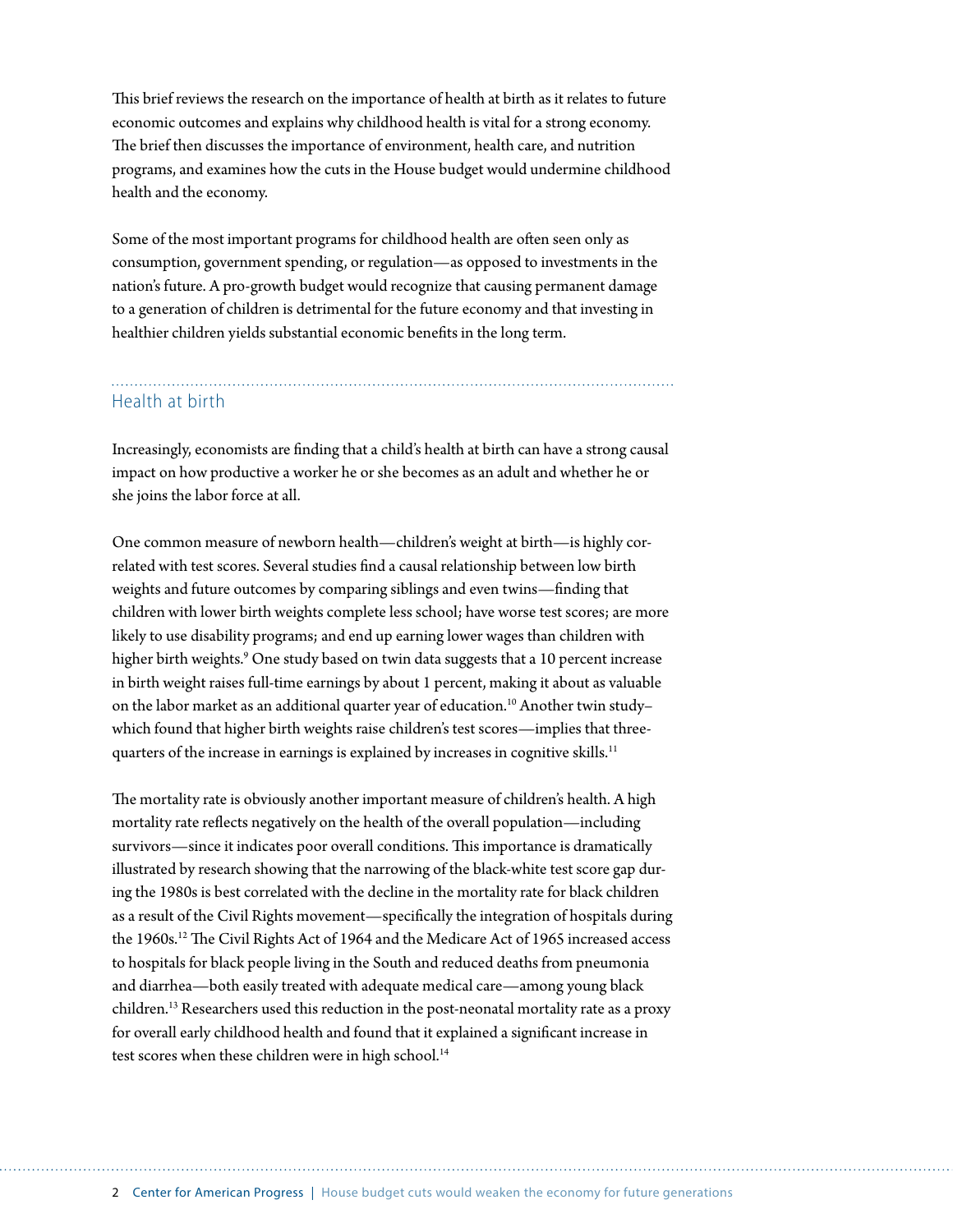

# Measuring the economic impact of public policy

One of the most significant challenges in empirical research is separating causation from correlation. As a hypothetical example, a correlation between pollution and low birth weights does not necessarily prove that pollution causes low birth weights. This correlation might instead be the result of poor parents living in more polluted areas where housing is cheaper, and their children may have lower birth weights as a result of poverty. Pollution might not be causing low birth weights even though the two measures are correlated with each other if a third variable, such as poverty, is causing the variation in both birth weight and pollution in the surrounding environment.

Economists frequently measure the causal impact of environmental factors and public policy with natural experiments. These events approximate a classic laboratory experiment by exposing one group of people to a treatment while leaving a control group unaffected. For example, a study by Princeton University economist Janet Currie and University of California, Berkeley economist Reed Walker established that air pollution causes low birth weights by examining what happened after traffic congestion and automobile emissions declined near New Jersey toll plazas. Currie and Walker found that after the state introduced electronic highway tolls, or E-Z Pass, the ensuing reduction in automobile emissions reduced the incidence of prematurity and low birth weight among mothers who lived within two kilometers of a toll plaza. The 8.5 percent to 11.3 percent reduction was determined by comparing changes in birth weights of children near the toll plaza—the treatment group—and those farther away from the toll plaza—the control group. These and other natural experiments allow researchers to measure the causal effects of exposure to pollution, as well as access to health insurance or receipt of nutritional assistance.<sup>15</sup>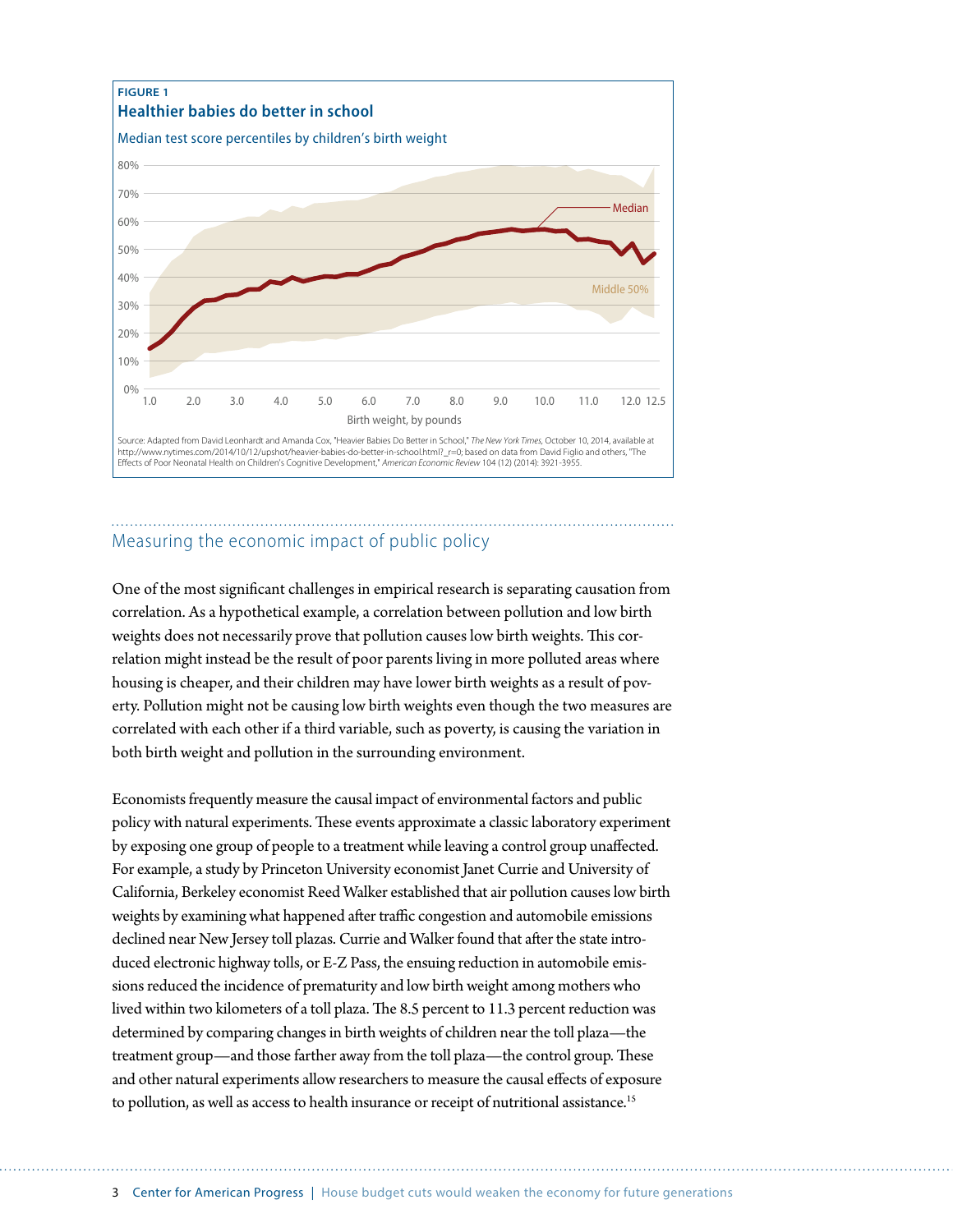## Environment

The House budget includes \$887 billion in cuts over 10 years from nondefense programs that Congress funds annually in appropriations bills.16 Most of these cuts are vague and unspecified reductions that Congress would have to make in future years, but the budget specifically targets the U.S. Environmental Protection Agency, or EPA, for budget cuts.17 And based on the House Appropriations Committee's actions in earlier years, these cuts would also be likely to fall particularly hard on lead removal efforts.<sup>18</sup>

Research on the effects of pollution on children's health has especially focused on how reductions in pollution as a result of environmental regulation improve children's health, since the introduction of new rules creates a natural experiment that allows researchers to measure causality. One study, for example, found that the Clean Air Act prevented between five and eight infant deaths per 100,000 live births for every a one-unit reduction in airborne particulates caused by the law.<sup>19</sup> Another study found that a two standard deviation increase in two types of pollutants regulated by the EPA—heavy metal cadmium and toluene—increased the incidence of low birth weights by 1.2 percent to 2.7 percent.<sup>20</sup> Cleaning up polluted areas under the EPA's Superfund program reduces the incidence of congenital anomalies—such as Down syndrome and heart defects—by 20 percent to 25 percent for children born near these sites.<sup>21</sup>

Recent research verifies the causal link between a child's exposure to pollution and worse economic outcomes as an adult. The Clean Air Act Amendments of 1970 led to a reduction in air pollution that translated into a 0.7 percent increase in the annual number of quarters worked and a 1 percent increase in earnings—equal to \$4,300 over a lifetime.<sup>22</sup>

Effective environmental enforcement is therefore pro-growth since the resulting increases in birth weight will raise children's labor-force participation and earnings once they reach adulthood. In light of this evidence, attempts to reduce the EPA budget are puzzling. In 2015, the House Appropriations Committee attempted to cut the EPA budget by about 9 percent.<sup>23</sup> The House budget resolution would force the House Appropriations Committee to work within even lower spending levels in future years. Therefore, these unspecified cuts would likely force even deeper reductions at the EPA. Adam M. Kushner, the former director of the Office of Civil Enforcement at the EPA, warns that these cuts could reduce environmental laws to "just paper" due to a lack of enforcement, which will increase the amount of pollution to which children are exposed.<sup>24</sup>

The vague cuts in the Congressional budget resolution also would likely impact a program targeting the removal of lead-based paint from low-income housing. The House Appropriations Committee has attempted to make huge cuts to this program for three years in a row, and the spending limits that this year's budget resolution endorses for future years could force even steeper cuts.<sup>25</sup> These cuts to the lead abatement program deserve particular attention given the catastrophe in Flint.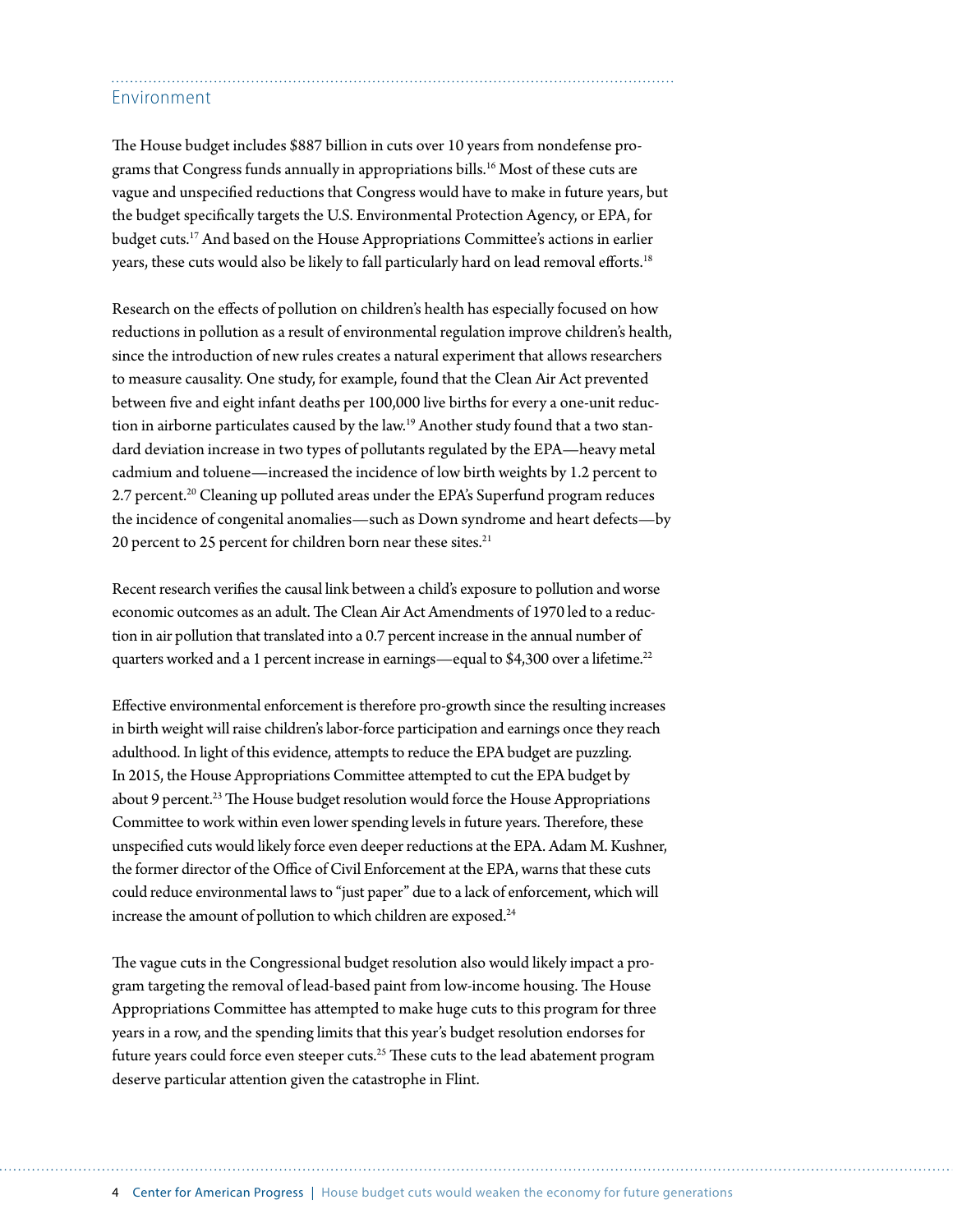

The research shows that these cuts will significantly reduce future economic growth because of their effect on children's cognitive abilities and job performance. One study of Rhode Island children shows that even small increases in their exposure to lead permanently reduce their test scores—an effect that is most pronounced for poor children.26 A study of Swedish children reached similar conclusions about children's academic performance, cognitive ability, and job performance.<sup>27</sup> It concludes:

*[A] decrease in a child's blood lead level from 10 to 5 micrograms per deciliter would imply an average increase in 9th grade GPA by 2.2 percentiles and an increase in the high school graduation rate by 2.3%. In terms of labor market outcomes the same decrease would imply an estimated increase in earnings (average for ages 20-32) by 5.5%.*<sup>28</sup>

Given the strong negative consequences of lead on children's future economic outcomes, it is no surprise that cuts to lead abatement programs are the ultimate example of a penny wise, pound foolish budget policy: A dollar of lead abatement spending is estimated to return \$17 to \$221 in benefits to society as a result of improved health, less need for special education, reduced crime, and higher earnings.<sup>29</sup>

### Health care

Perhaps the most serious example of the anti-growth policies in the House budget is a \$2.1 trillion cut to Medicaid and the Children's Health Insurance Program over the next 10 years.<sup>30</sup> This results from converting these programs to a smaller block grant that would fail to adequately support the health care needs of low-income Americans and from repealing the Medicaid expansion in the Affordable Care Act.<sup>31</sup>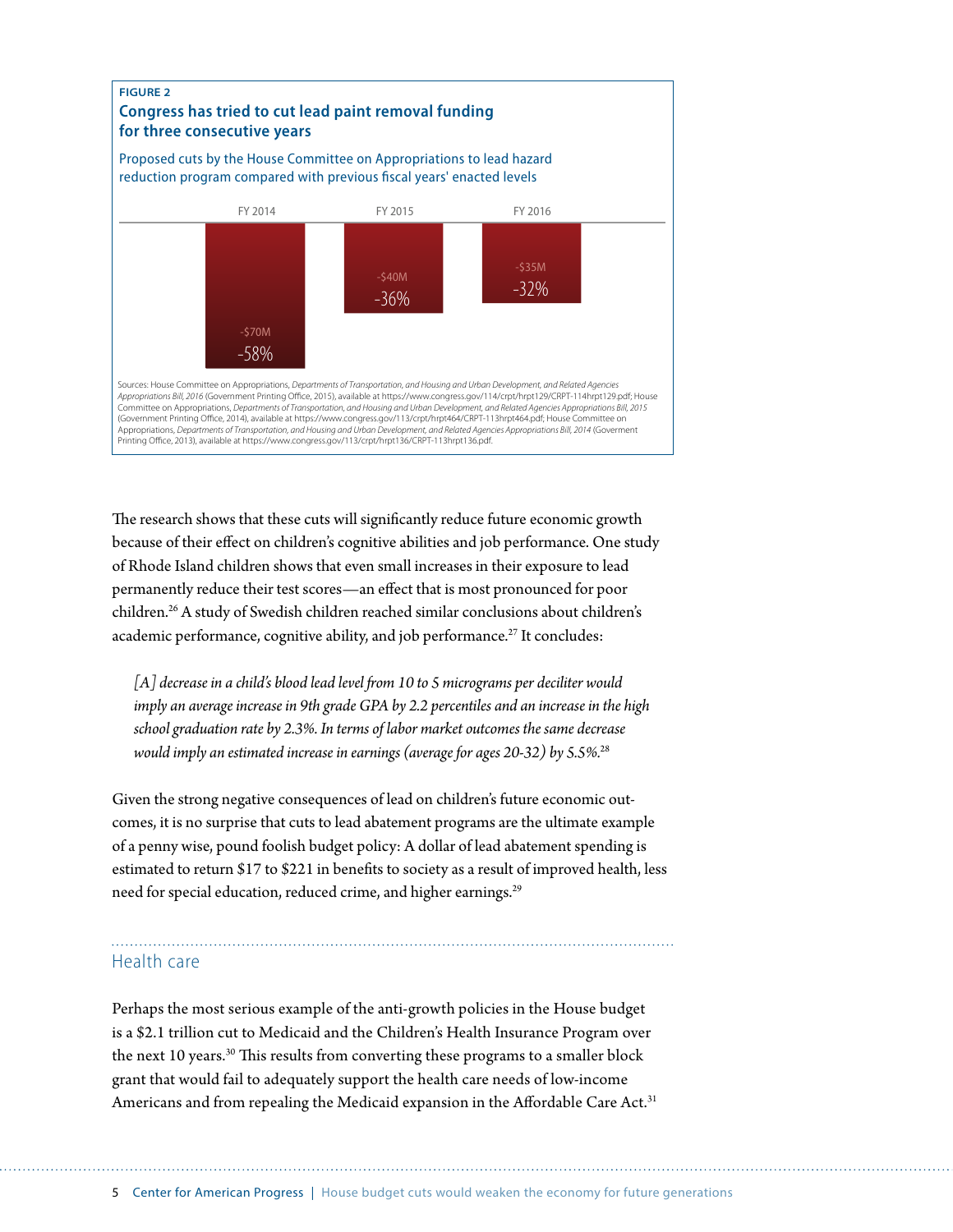Urban Institute researchers studied a similar proposal in 2012 and found that it would slash the number of people enrolled in Medicaid by 42 percent to 50 percent.<sup>32</sup> The researchers concluded that, "Enrollment reductions would likely affect children, because they are a disproportionate share of Medicaid enrollment."33

Other research leaves no doubt that reducing the number of children on Medicaid would result in a sicker and less-educated workforce, because Medicaid makes children healthier and better educated. One study found that the 15 percentage point increase in Medicaid eligibility between 1984 and 1992 decreased child mortality by 5.1 percent.<sup>34</sup> Another study found that these Medicaid expansions reduced the internal mortality rate—which accounts for deaths from diseases rather than from accidents or crime for covered African American children by 13 percent to 20 percent.<sup>35</sup> With regard to education, one group of researchers found that a 10 percentage point increase in average Medicaid eligibility for children reduces their high school dropout rate by 4 percent to 6 percent and raises their bachelor's degree attainment by 4 percent to 6 percent.<sup>36</sup> Another study found that each additional year of Medicaid eligibility increases the likelihood of college attendance by 0.4 percentage points.<sup>37</sup>

One should expect that making children healthier and more educated—as these studies show that Medicaid has—will boost the future earnings of these children. Using tax data, a group of researchers found that an additional 10 years of childhood Medicaid eligibility raises a 28-year-old woman's cumulative earnings by 5 percent.<sup>38</sup> Similarly, another study showed that a 10 percentage point increase in Medicaid eligibility for pregnant women increased average future incomes for their children by 1.3 percent to 1.5 percent.<sup>39</sup>



Access to Medicaid also makes children less reliant on safety net programs when they become adults, which offsets much of the government's initial Medicaid costs. One study finds that the government receives 56 cents back from every dollar of childhood Medicaid spending, because the subsequent increase in earnings lead to more tax revenue and less safety net spending.40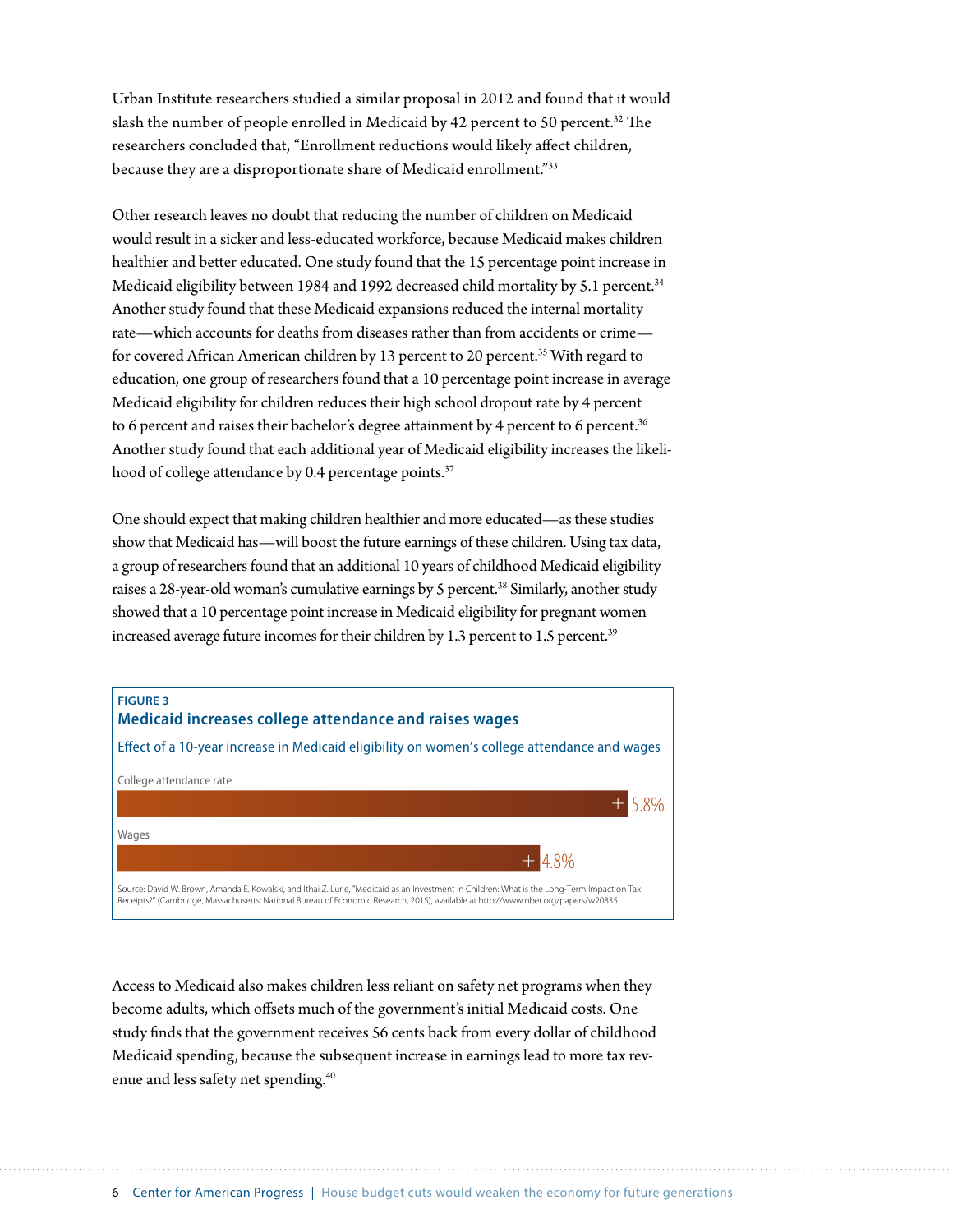## **Nutrition**

The House budget singles out the Supplemental Nutrition Assistance Program, or SNAP—formerly known as food stamps—for particularly severe cuts by converting the program to a smaller block grant.41 The vague cuts called for in the resolution would also be likely to reduce support for other nutrition programs—such as the School Breakfast Program, or SBP, and the Special Supplemental Nutrition Program for Women, Infants, and Children, or WIC. Numerous studies have found that each of these food assistance programs makes children healthier, which means that cutting these programs will make the future workforce less healthy and productive.

For example, a recent study showed that WIC—a program targeted at pregnant women and children younger than age five—increases birth weights and directly affects other positive health outcomes.42 This supports the findings of another study showing that access to WIC reduces the probability that a child has a low birth weight.<sup>43</sup> A study on the SBP found that the program allows children to eat healthier foods, which lowers their share of calories from fat while raising their fiber intake.<sup>44</sup> At the same time, access to SBP results in children who are less likely to suffer from deficiencies in vitamin C, vitamin E, and folate and are more likely to meet the U.S. Department of Agriculture's recommendations for potassium and iron intake.<sup>45</sup>

Research on SNAP by Hilary W. Hoynes, Douglas Almond, and Diane Whitmore Schanzenbach has documented several positive health and economic outcomes of the program. The three researchers analyzed differences at the county level that are linked to the establishment of the Food Stamp Program, which created a natural experiment when it began operating in various counties between 1961 and 1975.<sup>46</sup> A 2011 paper by these aforementioned researchers concluded that access to food stamps reduced the incidence of low birth weights, especially for African Americans.<sup>47</sup> Another paper published by these researchers in 2015 found that a child's access to food stamps while in utero and during early childhood was associated with positive health effects that lasted for decades.<sup>48</sup> Specifically, food stamps reduced the future incidence of metabolic syndrome—a collection of diabetes, heart disease, obesity, high blood pressure, and heart attacks.

Hoynes, Almond, and Schanzenbach also linked food stamp access during childhood to higher economic self-sufficiency for women in adulthood, which should not be surprising due to the research linking childhood health to future economic success. This study found that increased access to food stamps for young girls—and for their mothers during pregnancy—led to an increase in economic self-sufficiency when those women reached adulthood, as measured by higher incomes, more education, and lower welfare participation.<sup>49</sup>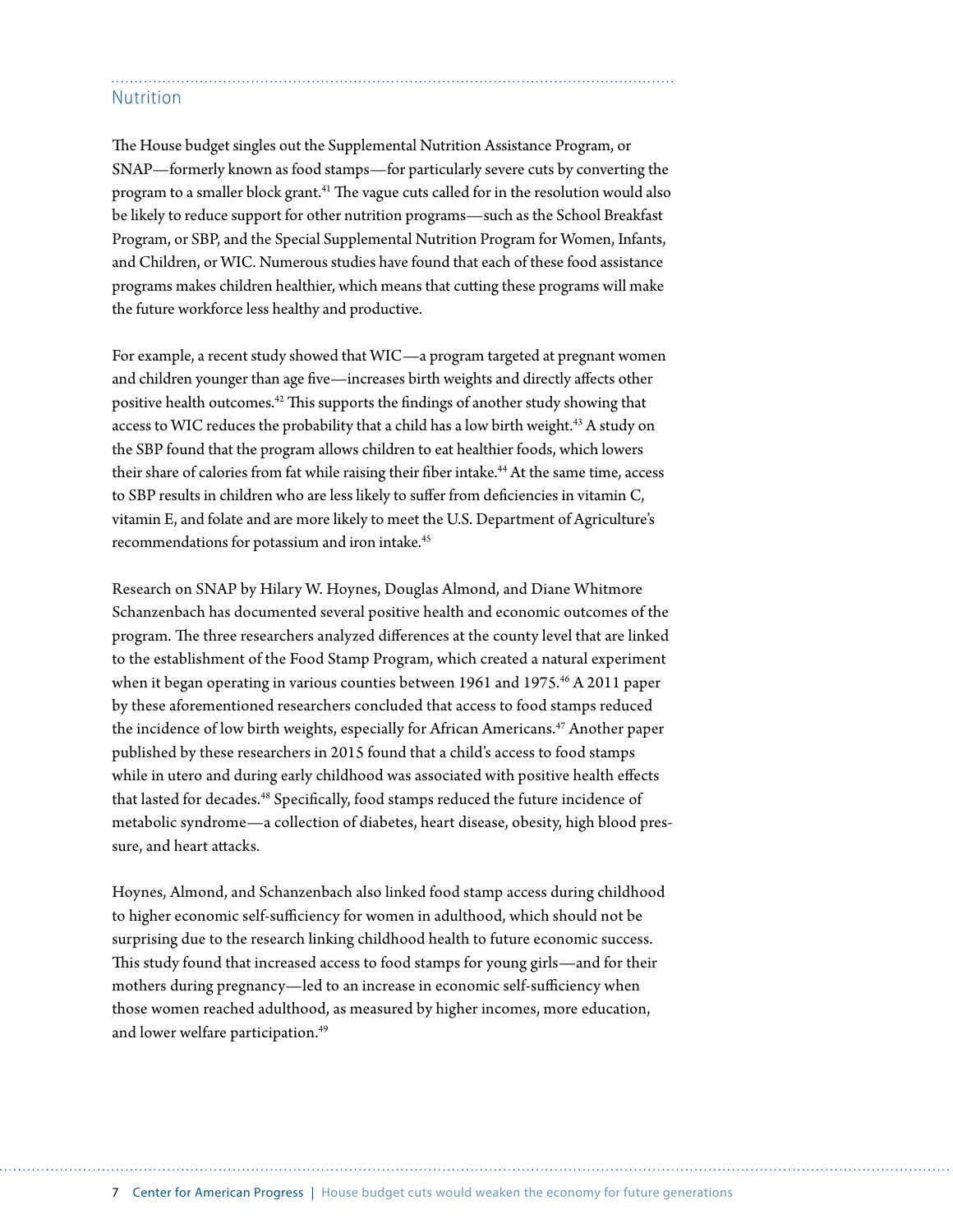# Conclusion

Progressives and conservatives often disagree about how to grow the economy. Some conservatives claim that massive spending cuts will grow the economy, but this severe and unnecessary austerity will undermine the current recovery and damage America's economy over the long term.<sup>50</sup> Nor is the country facing a fiscal crisis that requires such extreme cuts.<sup>51</sup> Conservatives may claim that tax cuts are the key to growth, but this trickle-down approach has been repeatedly debunked by the failure of earlier tax cuts.<sup>52</sup> And claims that deregulation will lead to growth focus only on costs and ignore the benefits of the many regulations that the House budget is attacking—benefits such as major improvements in childhood health from environmental rules.

The economic case for the deep cuts included in the House budget disintegrates in light of the long-term impact of making children less healthy. A truly pro-growth budget would boost investment in children to increase the potential for broadly shared economic growth and prosperity over the long term.<sup>53</sup>

*Harry Stein is the Director of Fiscal Policy at the Center for American Progress. Brendan V. Duke is the Associate Director for Economic Policy at the Center.*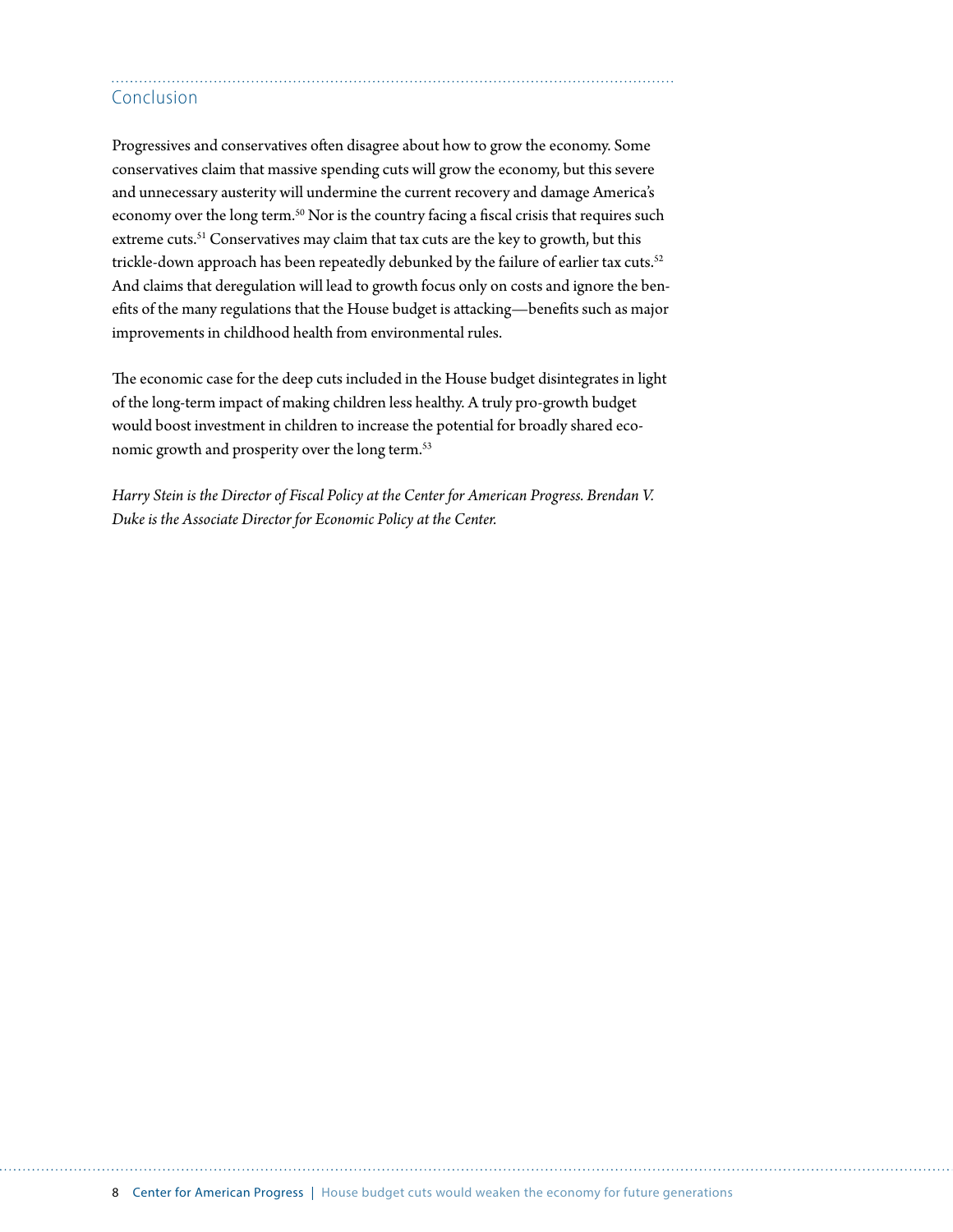### Endnotes

- 1 Scott Wong, "Paul Ryan elected Speaker," *The Hill*, October 29, 2015, available at [http://thehill.com/homenews/](http://thehill.com/homenews/house/258516-house-elects-paul-ryan-as-speaker) [house/258516-house-elects-paul-ryan-as-speaker](http://thehill.com/homenews/house/258516-house-elects-paul-ryan-as-speaker); Nick Novak, "Paul Ryan Discusses His Goals as Speaker," MacIver Institute, October 30, 2015, available at [http://www.maciv](http://www.maciverinstitute.com/2015/10/speaker-ryan-to-pay-off-national-debt-address-international-tax-reform/)[erinstitute.com/2015/10/speaker-ryan-to-pay-off-national](http://www.maciverinstitute.com/2015/10/speaker-ryan-to-pay-off-national-debt-address-international-tax-reform/)[debt-address-international-tax-reform/](http://www.maciverinstitute.com/2015/10/speaker-ryan-to-pay-off-national-debt-address-international-tax-reform/).
- 2 U.S. House of Representatives Committee on the Budget, "A Balanced Budget for a Stronger America" (2016), available at [http://www.budget.house.gov/uploadedfiles/fy2017\\_a\\_bal](http://www.budget.house.gov/uploadedfiles/fy2017_a_balanced_budget_for_a_stronger_america.pdf)[anced\\_budget\\_for\\_a\\_stronger\\_america.pdf](http://www.budget.house.gov/uploadedfiles/fy2017_a_balanced_budget_for_a_stronger_america.pdf).
- 3 Jeremy C.F. Lin, Jean Rutter, and Haeyoun Park, "Events That Led to Flint's Water Crisis," *The New York Times,* available at [http://www.nytimes.com/interactive/2016/01/21/us/flint](http://www.nytimes.com/interactive/2016/01/21/us/flint-lead-water-timeline.html?_r=0)[lead-water-timeline.html?\\_r=0](http://www.nytimes.com/interactive/2016/01/21/us/flint-lead-water-timeline.html?_r=0) (last accessed April 2016).
- 4 J. Peter Nilsson, "The Long-term Effects of Early Childhood Lead Exposure: Evidence from the Phase-out of Leaded Gasoline," (Uppsala, Sweden: Uppsala University and The Institute for Evaluation of Labor Market and Education Policy, 2009) available at [http://www.iies.su.se/polopoly\\_](http://www.iies.su.se/polopoly_fs/1.57430.1321520798!/Job_Market_Papernilsson.pdf) [fs/1.57430.1321520798!/Job\\_Market\\_Papernilsson.pdf](http://www.iies.su.se/polopoly_fs/1.57430.1321520798!/Job_Market_Papernilsson.pdf).
- 5 Tracey Ross and Danyelle Solomon, "Lessons from Flint: The Case for Investing in the Building Blocks of Communities of Color" (Washington: Center for American Progress, 2016), available at [https://www.americanprogress.org/issues/race/](https://www.americanprogress.org/issues/race/report/2016/03/03/132341/lessons-from-flint-the-case-for-investing-in-the-building-blocks-of-communities-of-color/) [report/2016/03/03/132341/lessons-from-flint-the-case-for](https://www.americanprogress.org/issues/race/report/2016/03/03/132341/lessons-from-flint-the-case-for-investing-in-the-building-blocks-of-communities-of-color/)[investing-in-the-building-blocks-of-communities-of-color/](https://www.americanprogress.org/issues/race/report/2016/03/03/132341/lessons-from-flint-the-case-for-investing-in-the-building-blocks-of-communities-of-color/).
- 6 U.S. House of Representatives Committee on the Budget, "A Balanced Budget for a Stronger America."
- 7 Erin Kelly, "Ryan struggles to get GOP budget deal as conservatives balk at spending," *USA Today*, March 22, 2016, available at [http://www.usatoday.com/story/news/](http://www.usatoday.com/story/news/politics/2016/03/22/house-gop-struggles-agree-budget-conservatives-balk-spending/82115832/) [politics/2016/03/22/house-gop-struggles-agree-budget](http://www.usatoday.com/story/news/politics/2016/03/22/house-gop-struggles-agree-budget-conservatives-balk-spending/82115832/)[conservatives-balk-spending/82115832/](http://www.usatoday.com/story/news/politics/2016/03/22/house-gop-struggles-agree-budget-conservatives-balk-spending/82115832/).
- 8 Andrew Taylor, "Deficit-slashing plan advances through House panel," Associated Press, March 16, 2016, available at [http://hosted2.ap.org/APDEFAULT/f70471f764144b-](http://hosted2.ap.org/APDEFAULT/f70471f764144b2fab526d39972d37b3/Article_2016-03-16-APFN-US--Congress-Budget/id-f69087094d584bfe88fee856ed49e11c)[2fab526d39972d37b3/Article\\_2016-03-16-APFN-US--Con](http://hosted2.ap.org/APDEFAULT/f70471f764144b2fab526d39972d37b3/Article_2016-03-16-APFN-US--Congress-Budget/id-f69087094d584bfe88fee856ed49e11c)[gress-Budget/id-f69087094d584bfe88fee856ed49e11c.](http://hosted2.ap.org/APDEFAULT/f70471f764144b2fab526d39972d37b3/Article_2016-03-16-APFN-US--Congress-Budget/id-f69087094d584bfe88fee856ed49e11c)
- 9 David Figlio and others, "The Effects of Poor Neonatal Health on Children's Cognitive Development," *American Economic Review* 104 (12) (2014): 3921-3955; Sandra E. Black, Paul J. Devereux, and Kjell G. Salvanes, "From the Cradle to the Labor Market? The Effect of Birth Weight on Adult Outcomes," *The Quarterly Journal of Economics* 122 (1) (2007): 409-439; Heather Royer, "Separated at Girth: US Twin Estimates of the Effects of Birth Weight," *American Economic Journal: Applied Economics* 1 (1) (2009): 49-85; Prashant Bharadwaj, Juan Eberhard, and Christopher Neilson, "Health at Birth, Parental Investments and Academic Outcomes" (San Diego: University of California, San Diego, 2013), available at [https://prbha](https://prbharadwaj.files.wordpress.com/2012/03/ben-december-2013.pdf)[radwaj.files.wordpress.com/2012/03/ben-december-2013.](https://prbharadwaj.files.wordpress.com/2012/03/ben-december-2013.pdf) [pdf](https://prbharadwaj.files.wordpress.com/2012/03/ben-december-2013.pdf); Phil Oreopoulos and others, "Short, Medium, and Long Term Consequences of Poor Infant Health: An Analysis using Siblings and Twins," *Journal of Human Resources* 43 (1) (2008): 88-138.
- 10 Black, Devereux, and Salvanes, "From the Cradle to the Labor Market? The Effect of Birth Weight on Adult Outcomes."
- 11 Figolio and others, "The Effects of Poor Neonatal Health on Children's Cognitive Development."
- 12 Kenneth Y. Chay, Jonathan Guryan, and Bhashkar Ma-zumder, "Birth Cohort and The Black-White Achievement Gap: The Roles of Access and Health Soon After Birth" (Cambridge: National Bureau of Economic Research, 2009), available at [http://www.nber.org/papers/w15078.pdf.](http://www.nber.org/papers/w15078.pdf)
- 13 Douglas Almond, Jr., Kenneth Y. Chay, and Michael Greenstone, "Civil Rights, the War on Poverty, and Black-White Convergence in Infant Mortality in the Rural South and Mississippi" (Boston: Massachusetts Institute of Technology Department of Economics, 2006), available at [http://ssrn.](http://ssrn.com/abstract=961021) [com/abstract=961021.](http://ssrn.com/abstract=961021)

#### 14 Ibid.

- 15 Janet Currie and Reed Walker, "Traffic Congestion and Infant Health: Evidence from E-ZPass," *American Economic Journal: Applied Economics* 3 (1) (2011): 65-90.
- 16 U.S. House of Representatives Committee on the Budget, "A Balanced Budget for a Stronger America."

#### 17 Ibid.

- 18 House Committee on Appropriations, Departments of Transportation, and Housing and Urban Development, and Related Agencies Appropriations Bill, 2016 (Government Printing Office, 2015), available at [https://www.congress.](https://www.congress.gov/114/crpt/hrpt129/CRPT-114hrpt129.pdf) [gov/114/crpt/hrpt129/CRPT-114hrpt129.pdf](https://www.congress.gov/114/crpt/hrpt129/CRPT-114hrpt129.pdf); House Committee on Appropriations, Departments of Transportation, and Housing and Urban Development, and Related Agencies Appropriations Bill, 2015 (Government Printing Office, 2014), available at [https://www.congress.gov/113/crpt/hrpt464/](https://www.congress.gov/113/crpt/hrpt464/CRPT-113hrpt464.pdf) [CRPT-113hrpt464.pdf](https://www.congress.gov/113/crpt/hrpt464/CRPT-113hrpt464.pdf); House Committee on Appropriations, Departments of Transportation, and Housing and Urban Development, and Related Agencies Appropriations Bill, 2014 (Government Printing Office, 2013), available at [https://www.](https://www.congress.gov/113/crpt/hrpt136/CRPT-113hrpt136.pdf) [congress.gov/113/crpt/hrpt136/CRPT-113hrpt136.pdf.](https://www.congress.gov/113/crpt/hrpt136/CRPT-113hrpt136.pdf)
- 19 Janet Currie, "Inequality at Birth: Some Causes and Consequences*," American Economic Review* 101 (3) (2011): 1-22.
- 20 Janet Currie and Johannes F. Schmieder, "Fetal Exposures to Toxic Releases and Infant Health," *American Economic Review* 99 (2) (2009): 177-183.
- 21 Janet Currie, Michael Greenstone, and Enrico Moretti, "Superfund Cleanups and Infant Health," *American Economic Review* 101 (3) (2011): 435-441.
- 22 Adam Isen, Maya Rossin-Slater, W. Reed Walker, "Every Breath You Take - Every Dollar You'll Make: The Long-Term Consequences of the Clean Air Act of 1970" (Cambridge: National Bureau of Economic Research, 2014), available at [http://www.nber.org/papers/w19858.](http://www.nber.org/papers/w19858)
- 23 House Committee on Appropriations, "Department of the Interior, Environment, and Related Agencies Appropriations Bill, 2015" (2014), available at [https://www.congress.](https://www.congress.gov/113/crpt/hrpt551/CRPT-113hrpt551.pdf) [gov/113/crpt/hrpt551/CRPT-113hrpt551.pdf.](https://www.congress.gov/113/crpt/hrpt551/CRPT-113hrpt551.pdf)
- 24 Coral Davenport, "EPA Funding Reductions Have Kneecapped Environmental Enforcement," National Journal, March 3, 2013, available at [http://news.yahoo.com/epa](http://news.yahoo.com/epa-funding-reductions-kneecapped-environmental-enforcement-071811614--politics.html)[funding-reductions-kneecapped-environmental-enforce](http://news.yahoo.com/epa-funding-reductions-kneecapped-environmental-enforcement-071811614--politics.html)[ment-071811614--politics.html](http://news.yahoo.com/epa-funding-reductions-kneecapped-environmental-enforcement-071811614--politics.html).
- 25 House Committee on Appropriations, "Departments of Transportation, and Housing and Urban Development, and Related Agencies Appropriations Bill, 2016"; House Committee on Appropriations, "Departments of Transportation, and Housing and Urban Development, and Related Agencies Appropriations Bill, 2015"; House Committee on Appropriations, "Departments of Transportation, and Housing and Urban Development, and Related Agencies Appropriations Bill, 2014."
- 26 Anna Aizer and others, "Lead Exposure and Racial Disparities in Test Scores" (New Haven, Connecticut: Yale University, 2015), available at http://www.economics.yale.edu/sites/ default/files/aizer\_feb\_12\_2015.pdf.
- 27 Nilsson, "The Long-term Effects of Early Childhood Lead Exposure."

28 Ibid.

- 29 Elise Gould, "Childhood Lead Poisoning: Conservative Estimates of the Social and Economic Benefits of Lead Hazard Control," *Environmental Health Perspectives* 117 (7) (2009): 1162-1167.
- 30 Edwin Park, "Medicaid Block Grant Would Add Millions to Uninsured and Underinsured" (Washington: Center on Budget and Policy Priorities, 2016), available at [http://www.](http://www.cbpp.org/blog/medicaid-block-grant-would-add-millions-to-uninsured-and-underinsured) [cbpp.org/blog/medicaid-block-grant-would-add-millions](http://www.cbpp.org/blog/medicaid-block-grant-would-add-millions-to-uninsured-and-underinsured)[to-uninsured-and-underinsured](http://www.cbpp.org/blog/medicaid-block-grant-would-add-millions-to-uninsured-and-underinsured).